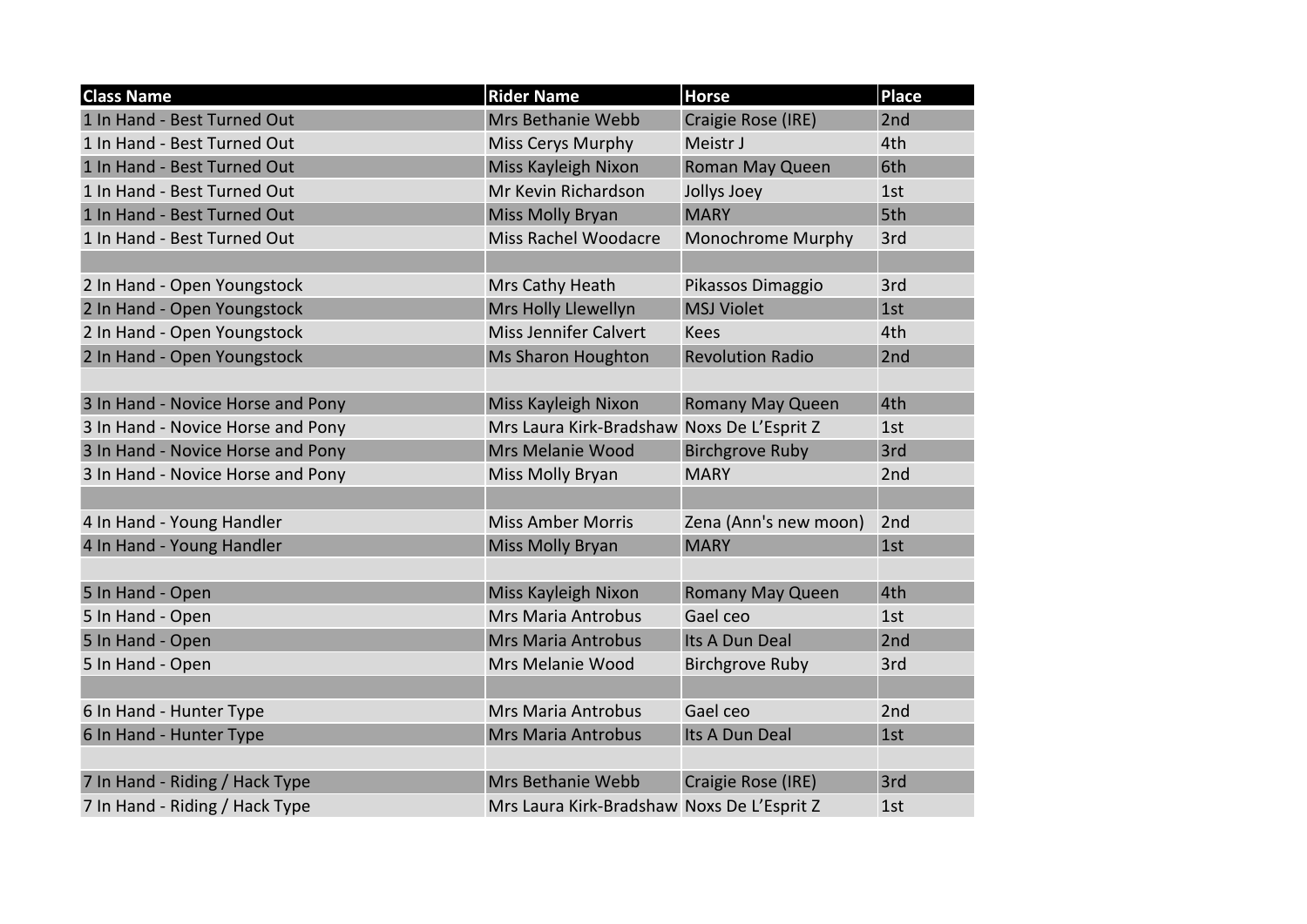| 7 In Hand - Riding / Hack Type                  | Mrs paula lowndes           | <b>Invisible Touch</b>  | 2nd |
|-------------------------------------------------|-----------------------------|-------------------------|-----|
| 7 In Hand - Riding / Hack Type                  | Mrs Victoria Bryan          | Lily                    | 4th |
|                                                 |                             |                         |     |
| 8 In Hand - Foreign Breeds                      | Mrs Holly Llewellyn         | <b>MSJ Violet</b>       | 1st |
|                                                 |                             |                         |     |
| 9 In Hand - Mountain and Moorland               | <b>Miss Hannah Sedgwick</b> | <b>Carrowkeel Storm</b> | 1st |
| 9 In Hand - Mountain and Moorland               | Mrs Mary Bradbury           | <b>Valerock Brigid</b>  | 3rd |
| 9 In Hand - Mountain and Moorland               | Mrs Sheena Barry            | Duncan Louis Pride      | 2nd |
|                                                 |                             |                         |     |
| 10 In Hand - Welsh A, B, C & D                  | Miss Kayleigh Nixon         | Romany May Queen        | 1st |
|                                                 |                             |                         |     |
| 11 In Hand - Heavy Horses & Cobs                | <b>Miss Amber Morris</b>    | Zena (Ann's new moon)   | 8th |
| 11 In Hand - Heavy Horses & Cobs                | Mr Dave Layton              | Mr Bigglesworth         | 1st |
| 11 In Hand - Heavy Horses & Cobs                | <b>Mrs Maria Antrobus</b>   | Gael ceo                | 3rd |
| 11 In Hand - Heavy Horses & Cobs                | <b>Mrs Maria Antrobus</b>   | Its A Dun Deal          | 2nd |
| 11 In Hand - Heavy Horses & Cobs                | Mrs Melanie Wood            | <b>Birchgrove Ruby</b>  | 6th |
| 11 In Hand - Heavy Horses & Cobs                | <b>Miss Molly Bryan</b>     | <b>MARY</b>             | 7th |
| 11 In Hand - Heavy Horses & Cobs                | Miss Rachel Woodacre        | Monochrome Murphy       | 5th |
| 11 In Hand - Heavy Horses & Cobs                | Mrs Victoria Bryan          | <b>Beauty</b>           | 4th |
|                                                 |                             |                         |     |
| 12 In Hand - Part Breeds                        | <b>Miss Amber Morris</b>    | Zena (Ann's new moon)   | 2nd |
| 12 In Hand - Part Breeds                        | Mr Kevin Richardson         | Jollys Joey             | 1st |
| 12 In Hand - Part Breeds                        | Mrs Victoria Bryan          | Lily                    | 3rd |
|                                                 |                             |                         |     |
| 13 In Hand - Coloured / Spotted/ Palomino / Dun | <b>Miss Molly Bryan</b>     | <b>MARY</b>             | 2nd |
| 13 In Hand - Coloured / Spotted/ Palomino / Dun | <b>Miss Rachel Woodacre</b> | Monochrome Murphy       | 1st |
| 13 In Hand - Coloured / Spotted/ Palomino / Dun | Mrs Victoria Bryan          | <b>Beauty</b>           | 3rd |
|                                                 |                             |                         |     |
| 14 In Hand - Ex Race Horse                      | Mrs Bethanie Webb           | Craigie Rose (IRE)      | 2nd |
| 14 In Hand - Ex Race Horse                      | Miss Imogen Marsh           | Flashy king             | 3rd |
| 14 In Hand - Ex Race Horse                      | Mrs paula lowndes           | <b>Invisible Touch</b>  | 1st |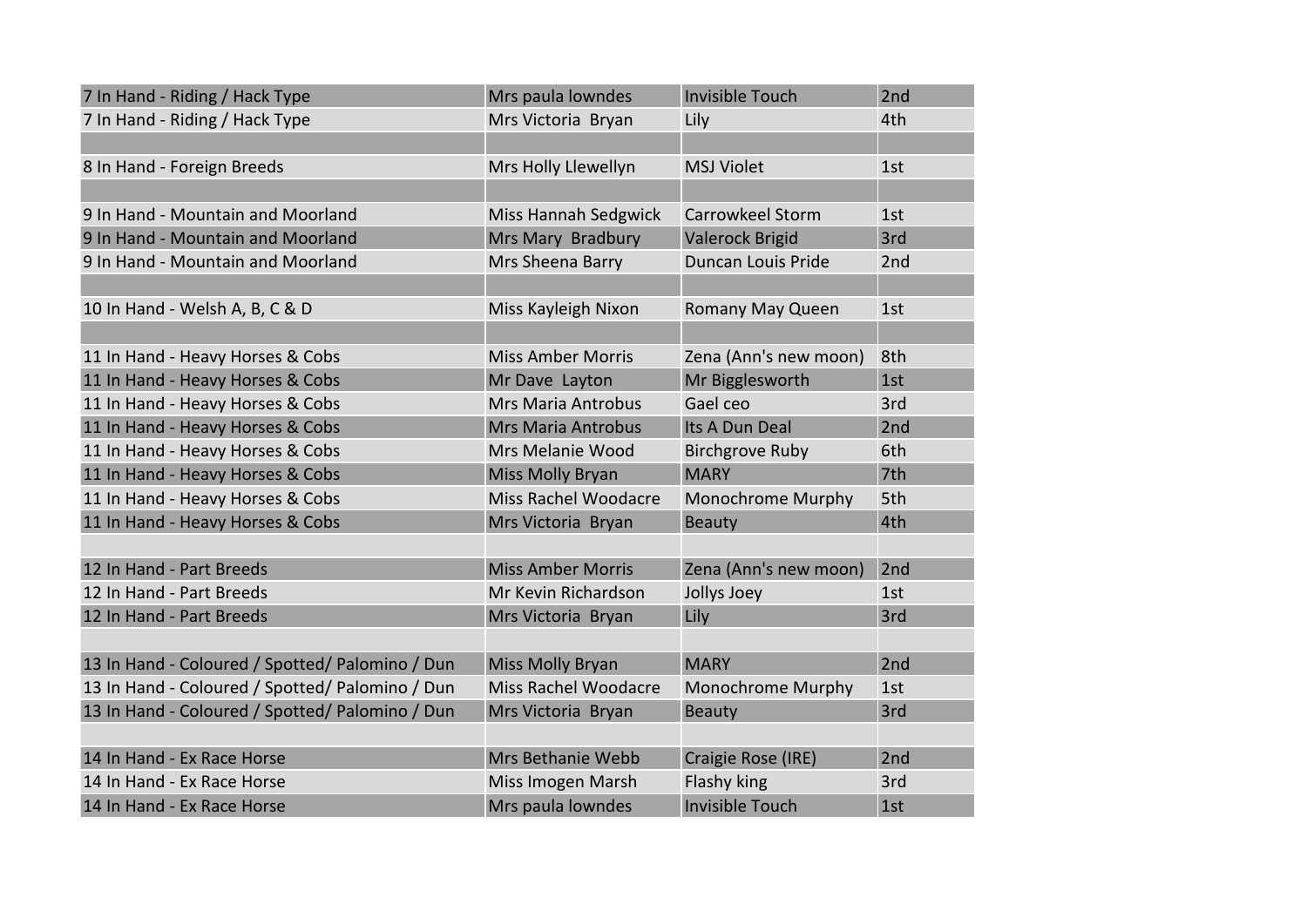| 15 In Hand - Veteran                           | <b>Miss Cerys Murphy</b>                   | Meistr J                         | 2nd |
|------------------------------------------------|--------------------------------------------|----------------------------------|-----|
| 15 In Hand - Veteran                           | Miss Kayleigh Nixon                        | Romany May Queen                 | 5th |
| 15 In Hand - Veteran                           | <b>Mrs Maria Antrobus</b>                  | Gael ceo                         | 3rd |
| 15 In Hand - Veteran                           | Mrs Sheena Barry                           | Duncan Louis Pride               | 1st |
| 15 In Hand - Veteran                           | Mrs Victoria Bryan                         | Lily                             | 4th |
|                                                |                                            |                                  |     |
| In hand Champion- Kevin Richardson             |                                            | In hand Reserve - Cerys Murphy   |     |
|                                                |                                            |                                  |     |
| 24 Ridden - Mountain & Moorland                | <b>Miss Hannah Sedgwick</b>                | <b>Carrowkeel Storm</b>          | 1st |
|                                                |                                            |                                  |     |
| 28 Ridden - Coloured / Spotted/ Palomino / Dun | <b>Miss Natalie Bampton</b>                | Vinnie                           | 1st |
|                                                |                                            |                                  |     |
| 30 Ridden - Veteran                            | <b>Mrs Maria Antrobus</b>                  | Its A Dun Deal                   | 2nd |
| 30 Ridden - Veteran                            | Miss Natalie Bampton                       | Vinnie                           | 1st |
|                                                |                                            |                                  |     |
| Ridden Champion - Hannah Sedgwick              |                                            | Ridden Reserve - Natalie Bampton |     |
|                                                |                                            |                                  |     |
| 31 Novelty - Glorious Greys                    | Mr Kevin Richardson                        | Jollys Joey                      | 2nd |
| 31 Novelty - Glorious Greys                    | Mrs paula lowndes                          | <b>Invisible Touch</b>           | 1st |
|                                                |                                            |                                  |     |
| 32 Novelty - Beautiful Bays                    | Mrs Bethanie Webb                          | Craigie Rose (IRE)               | 5th |
| 32 Novelty - Beautiful Bays                    | Miss Kayleigh Nixon                        | Romany May Queen                 | 2nd |
| 32 Novelty - Beautiful Bays                    | Mrs Laura Kirk-Bradshaw Noxs De L'Esprit Z |                                  | 1st |
| 32 Novelty - Beautiful Bays                    | Mrs Victoria Bryan                         | Lily                             | 4th |
|                                                |                                            |                                  |     |
| 33 Novelty - Prettiest Mare                    | Mrs Bethanie Webb                          | Craigie Rose (IRE)               | 3rd |
|                                                | Miss Kayleigh Nixon                        | <b>Romany May Queen</b>          | 2nd |
| 33 Novelty - Prettiest Mare                    | Mrs Melanie Wood                           | <b>Birchgrove Ruby</b>           | 5th |
| 33 Novelty - Prettiest Mare                    | Miss Molly Bryan                           | <b>MARY</b>                      | 1st |
| 33 Novelty - Prettiest Mare                    | Mrs Victoria Bryan                         | Lily                             | 4th |